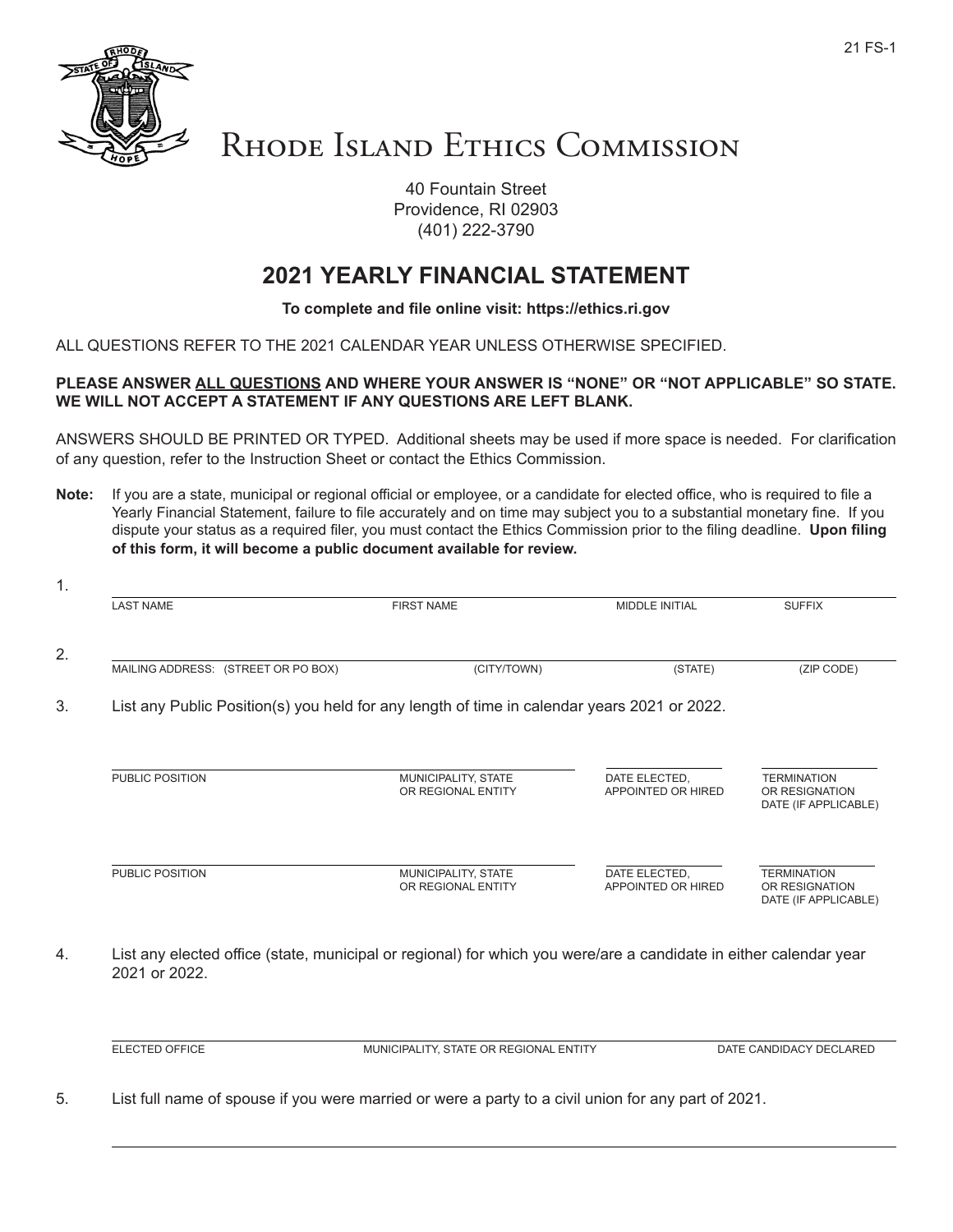6. This question has **two parts**, each referring to occupational income received during calendar year 2021.

**PART I:** Provide a separate answer for each instance in which you, your spouse or dependent child received either \$1,000 or more gross income from an employer during 2021; or \$1,000 or more gross income through self-employment. Income received from public employment or service, incuding any stipend received for serving as an elected or appointed official, must be disclosed. List the following:

PERSON WHO NAME & ADDRESS OF EMPLOYER DATES AND NATURE OF OR SELF-EMPLOYMENT ENTITY

**PART II:** If you, your spouse or dependent child were self-employed and received more than \$250 in gross income for services rendered to a state or municipal agency, list the following:

PERSON WHO NAME & ADDRESS OF THE DATES AND NATURE OF THE DATES AND NATURE OF RECEIVED INCOME AGENCY RECEIVING SERVICES SERVICES RENDERED

7. List any real estate, wherever located, other than real estate that is used **exclusively** (see instructions) as your principal residence, in which you, your spouse or dependent child had a financial interest during any part of calendar year 2021. If no street address exists, use legal description.

PERSON WITH INTEREST **NATURE OF INTEREST** ADDRESS OR LEGAL DESCRIPTION

8. If you, your spouse or dependent child received **any** income as a beneficiary of any trust, list the following:

NAME OF PERSON RECEIVING TRUST INCOME: NAME OF TRUST: TRUSTEE NAME AND ADDRESS: LIST EACH TRUST ASSET, IF KNOWN, FROM WHICH MORE THAN \$1,000 IN GROSS INCOME WAS RECEIVED (ASSET VALUE NEED NOT BE DISCLOSED):

9. If you, your spouse or dependent child held a management position or were a director, officer, partner, or trustee of any business, organization or other entity (for profit or non-profit), whether paid or unpaid for such service, list the following:

NAME OF FAMILY MEMBER NAME & ADDRESS OF ENTITY POSITION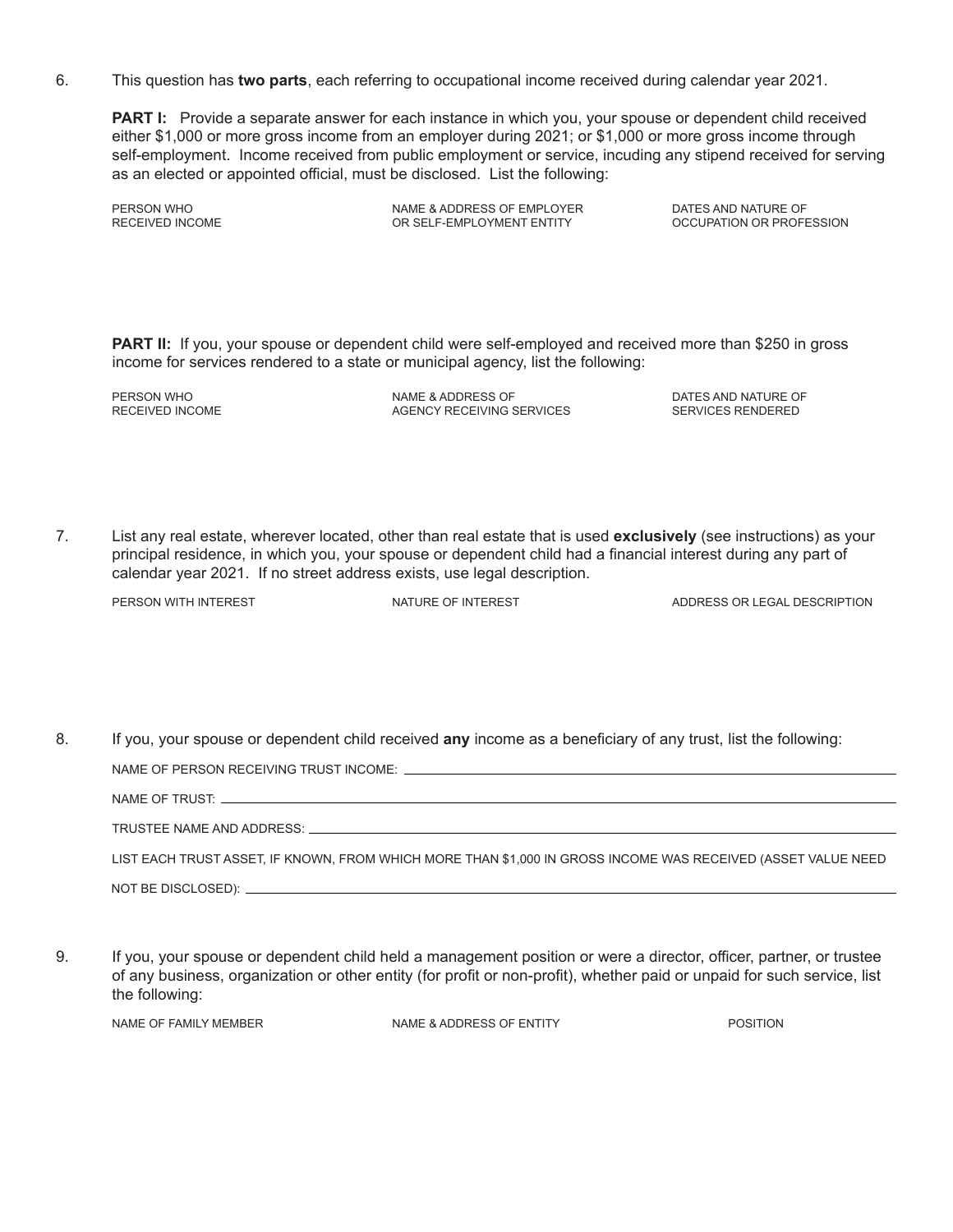10. If during the 2021 calendar year any person or entity provided you with out-of-state travel valued at over \$250, AND you would not have been provided with such travel but for the fact that you held a public office or position, you must list the source, value and description of the travel and related expenses below. Attach additional sheets if necessary.

Out-of-state travel includes all related expenses such as transportation, lodging, meals and entertainment. All of these expenses are considered together when determining whether the \$250 limit has been reached. **Exceptions**: You do not have to disclose out-of-state travel that is provided to you either by your regular private employer or by the state or municipal agency of which you are a member or by which you are employed.

 DESCRIPTION AND COST OR FAIR MARKET NAME AND ADDRESS TRAVEL PURPOSE TRAVEL PURPOSE VALUE OF EXPENSE (TRANSPORTATION,<br>OF TRAVEL PROVIDER TRANSPORTATION AND DESTINATION TO DESPENSE A LODGING, MEALS & ENTERTAINMENT) AND DESTINATION LODGING, MEALS & ENTERTAINMENT)

11. If at any point during calendar year 2021, you, your spouse, or dependent child individually or collectively held a 10% or greater ownership interest, or a \$5,000 or greater ownership or investment interest in any business (including holding publicly traded stock in a company), you must list the following (attaching additional sheets if necessary):

NAME & ADDRESS OF BUSINESS (NO ADDRESS<br>NAME OF FAMILY MEMBER NATURE OF INTEREST NEEDED FOR PUBLICLY TRADED STOCK HOLDIN NEEDED FOR PUBLICLY TRADED STOCK HOLDINGS)

12. If, during calendar year 2021, any business you listed in Question #11 had one or more business transactions with a Rhode Island state or municipal agency that, collectively, exceeded \$250, list the following:

WAS INTEREST IN BUSINESS HELD ALL YEAR? IF NOT, LIST DATE INTEREST NAME OF STATE OR MUNICIPAL BUSINESS DATE AND NATURE<br>AGENCY TRANSACTING BUSINESS OF TRANSACTION

AGENCY TRANSACTING BUSINESS

13. If, during calendar year 2021, any business listed in Question #11 was subject to direct regulation by a Rhode Island state or municipal agency (see instructions for examples of direct regulation), list the following:

 WAS INTEREST IN BUSINESS MANNER IN HELD ALL YEAR? IF NOT, LIST DATE NAME OF BUSINESS INTEREST ACQUIRED OR DIVESTED AGENCY REGULATING BUSINESS IS REGULATED